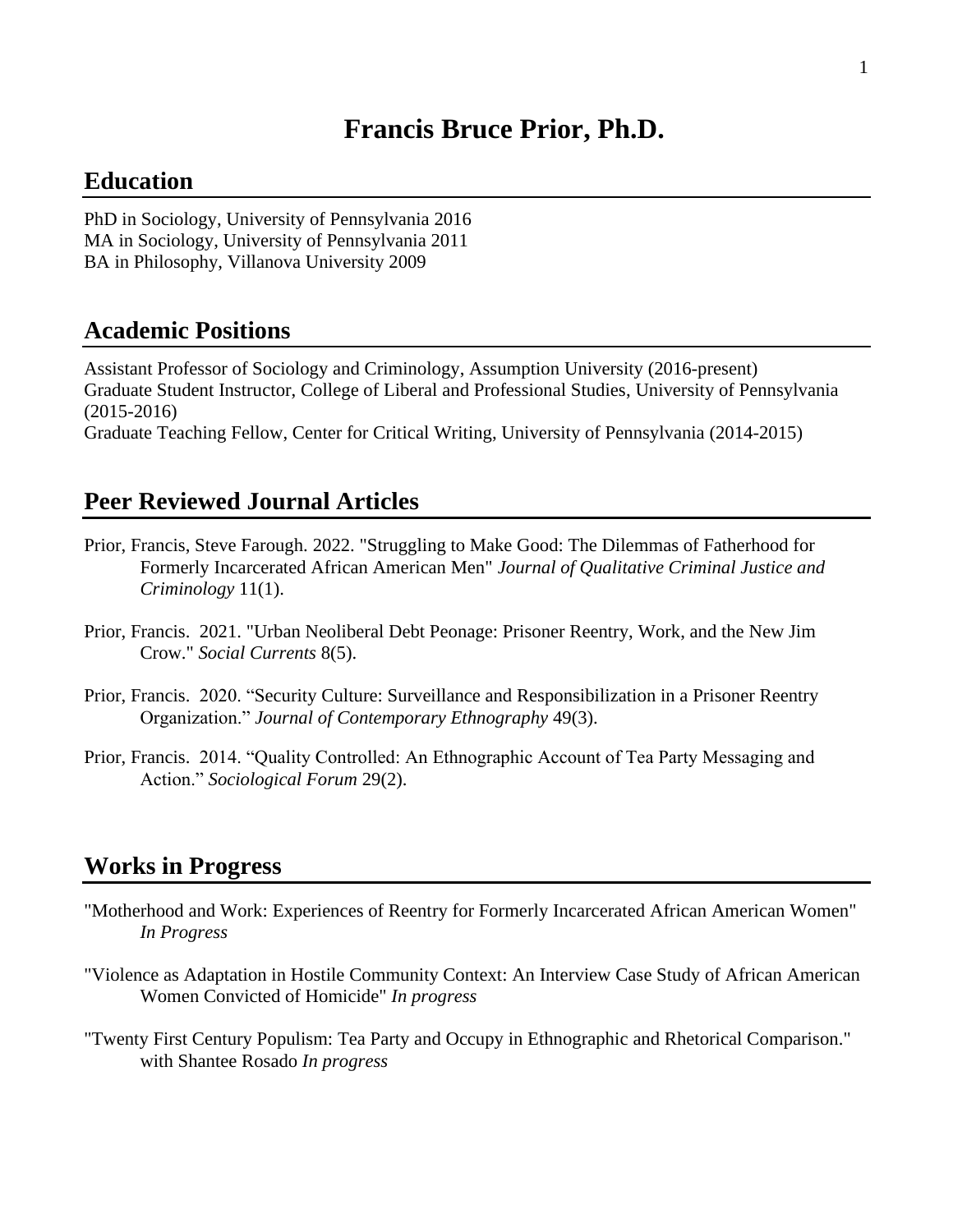Prior, Francis. 2017. Book Review. "From the War on Poverty to the War on Crime: The Making of Mass Incarceration in America." *Contemporary Sociology* 46(5).

### **Grants**

Russell Sage Foundation, Pipeline Grant: "Debt Peonage: How Formerly Incarcerated Fathers Experience Child Support and Criminal Justice Debt." (2022) \$30,000 Primary Investigator.

Assumption University, Faculty Development Grant "Debt Peonage: How Formerly Incarcerated Fathers Experience Child Support and Criminal Justice Debt." (2022) \$3500

Assumption University, D'Amour College of Liberal Arts and Sciences, Summer Scholars Research Program, "Debt Peonage: How Formerly Incarcerated Fathers Experience Child support and Criminal Justice Debt." (2022) \$5000 to support an undergraduate researcher.

Mississippi State University, Strategic Research Initiative: Race and Racism Research, "Debt Peonage and the New Jim Crow: Experiences of Justice System-Involved Fathers with Child Support and Criminal Justice Debt" (2022) \$9,995 Co-PI with Stacy Haynes.

Assumption University, Faculty Development Grant for creation of Sociology of Punishment course (2018) \$3,000

## **Academic Presentations**

- Roundtable at *American Sociological Association* 2021: "Struggling to Make Good: The Dilemmas of Fatherhood for Low-Income Formerly Incarcerated African American Men"
- Roundtable at *American Sociological Association* 2018: "Downward Occupational Mobility: Collateral consequences of a criminal Record in Working Class Service Sector Employment"
- Panel at *Society for the Study of Social Problems* 2018: "Prisoner Reentry as a Pathway to Deskilled Service Work Among Men with Working Class Human Capital"

Panel at *Incarcerating Women and Girls* 2018: "Interviews with Formerly Incarcerated Women"

- Panel at *Eastern Sociological Society* 2018: "Redemption, Responsibilization, and Surveillance: Prisoner Reentry in a State-Run Street Level Bureaucracy"
- Roundtable at *American Society of Criminology* 2015: "Prisoner Reentry: The Myth of Public Safety, Employment, and Legitimating Urban Governance"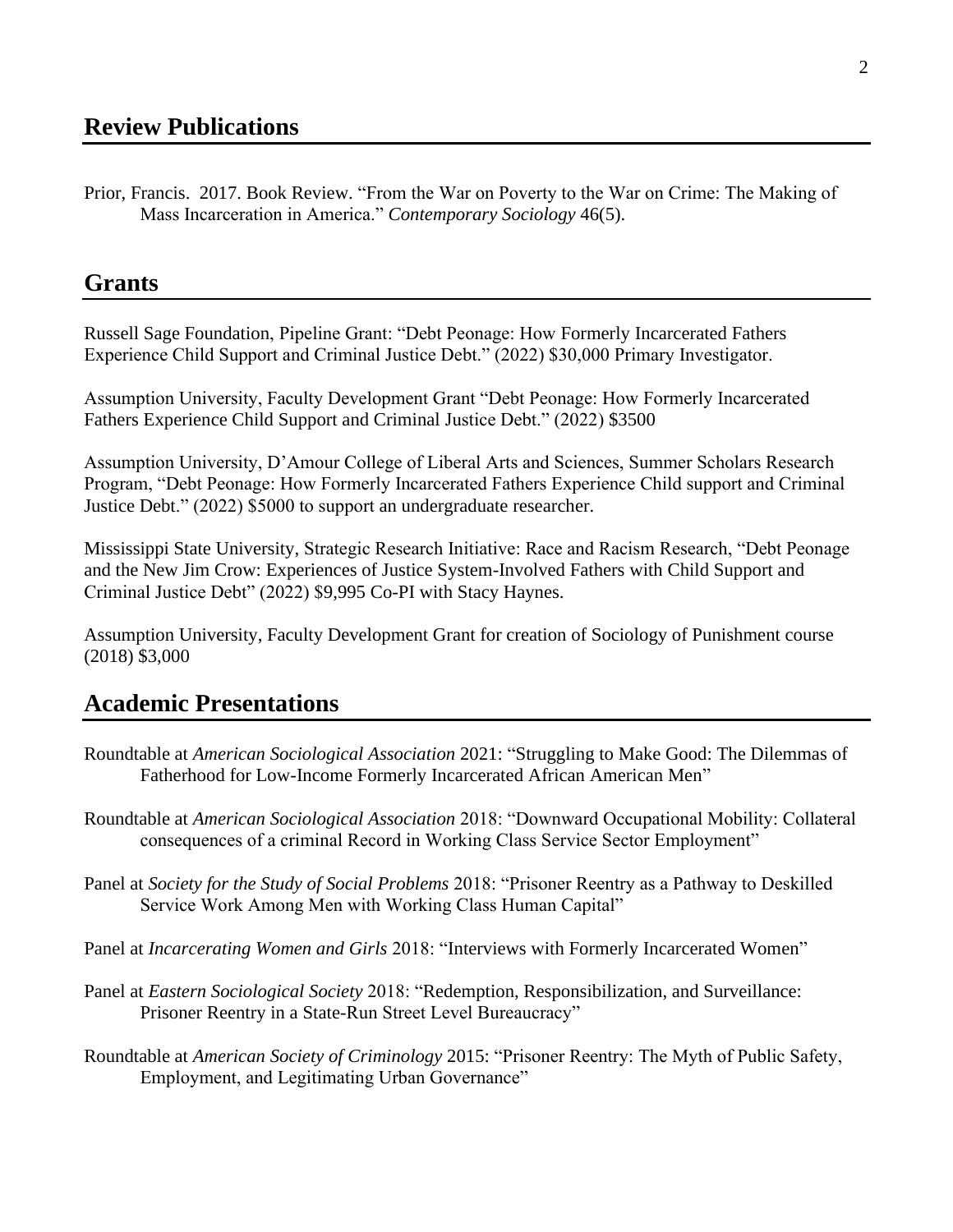- Roundtable at *American Sociological Association* 2015: "New American Populism: Tea Party and Occupy in Ethnographic and Rhetorical Comparison," with Shantee Rosado. (Presider)
- Roundtable at *American Sociological Association* 2015: "Cohesion of Security, Surveillance, and Service Provision in a Prisoner Reentry Organization."
- Presentation at *Penn Urban Ethnography Workshop* 2015: "Afterward: Service Provision Post-Release and the Mark of a Criminal Record."
- Panel at *American Anthropological Association* 2014: "Prisoner Reentry: An Ethnographic Account of Service Provision and Social Insecurity."
- Panel at *Mid-Atlantic Law and Society* 2014: "Teaching the Sociology of Punishment at Elite Universities."
- Panel at *Eastern Sociological Society* 2014: "New American Populism: The Tea Party Movement and Occupy in Comparison," with Shantee Rosado.
- Roundtable *at American Sociological Association* 2012: "The Tea Party Movement: Struggles in Frame Vulnerability and Micromobilization."
- Panel at *Eastern Sociological Society* 2011: "The Tea Party Movement: Frames and Micromobilization."
- Poster Session at *Eastern Sociological Society* 2008: "The Effect of Progressive Politics on Unionization Rates."

### **Courses Taught**

Criminology Criminology Internship I Criminology Internship II Deviant Behavior Principles of Sociology Social Problems Social Movements Social Consequences of Mass Incarceration Sociology of Punishment Sociology of Urban Life Sociology Senior Seminar

### **Service**